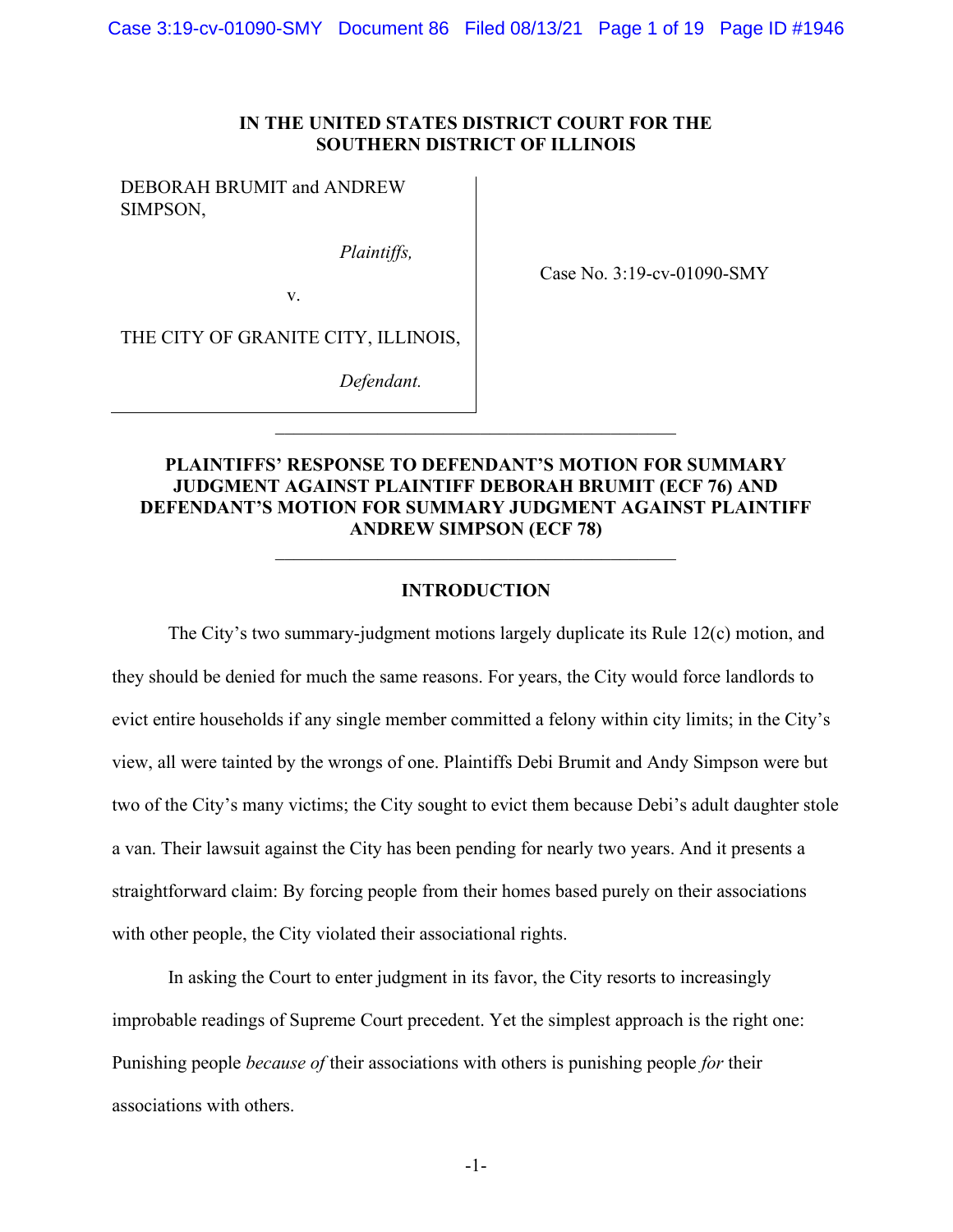The City's testimony captures the point. At deposition, the City testified that Debi and Andy faced eviction because they "allowed members of their household to commit crimes in the City of Granite City." City  $30(b)(6)$  Dep.  $47:9-47:10$ .<sup>1</sup> At the same time, however, the City conceded that Debi and Andy had no involvement in Debi's daughter's crime. Parkinson Dep. 77:12-78:18, 88:16-89:6. The City also conceded that the couple didn't even know about the crime until after it happened. City 30(b)(6) Dep. 49:14-50:3: Yet somehow, they stood to lose their home for "allowing" it. But see NAACP v. Claiborne Hardware Co., 458 U.S. 886, 920 (1982) ("For liability to be imposed by reason of association alone, it is necessary to establish that the group itself possessed unlawful goals and that the individual held a specific intent to further those illegal aims."); *id.* at 925 n.69 ("A legal duty to 'repudiate'—to disassociate oneself from the acts of another—cannot arise unless, absent the repudiation, an individual could be found liable for those acts."). And remarkably, Debi and Andy's experience was far from unique; throughout the 2010s, Granite City enforced its compulsory-eviction law against countless people for the crimes of husbands, wives, partners, children, and parents.

A law that applies in this way marks an unprecedented violation of associational rights; in our justice system, tarring entire households for the misdeeds of one member is not only wrong, but unconstitutional. The City's summary-judgment motions should thus be denied.

#### BACKGROUND

1. When it came to its crime-free housing law, Granite City got a lot of things wrong. It imposed a compulsory-eviction regime—something even the creator of crime-free laws counseled against. City 30(b)(6) Dep. 21:8-21:11 ("He said it was never meant to be a mandatory

<sup>&</sup>lt;sup>1</sup> Excerpts from the transcripts of the depositions of the City, Mike Parkinson, and Tim Bedard accompany this brief as Exhibits 1, 2, and 3, respectively, to the declaration of Samuel Gedge.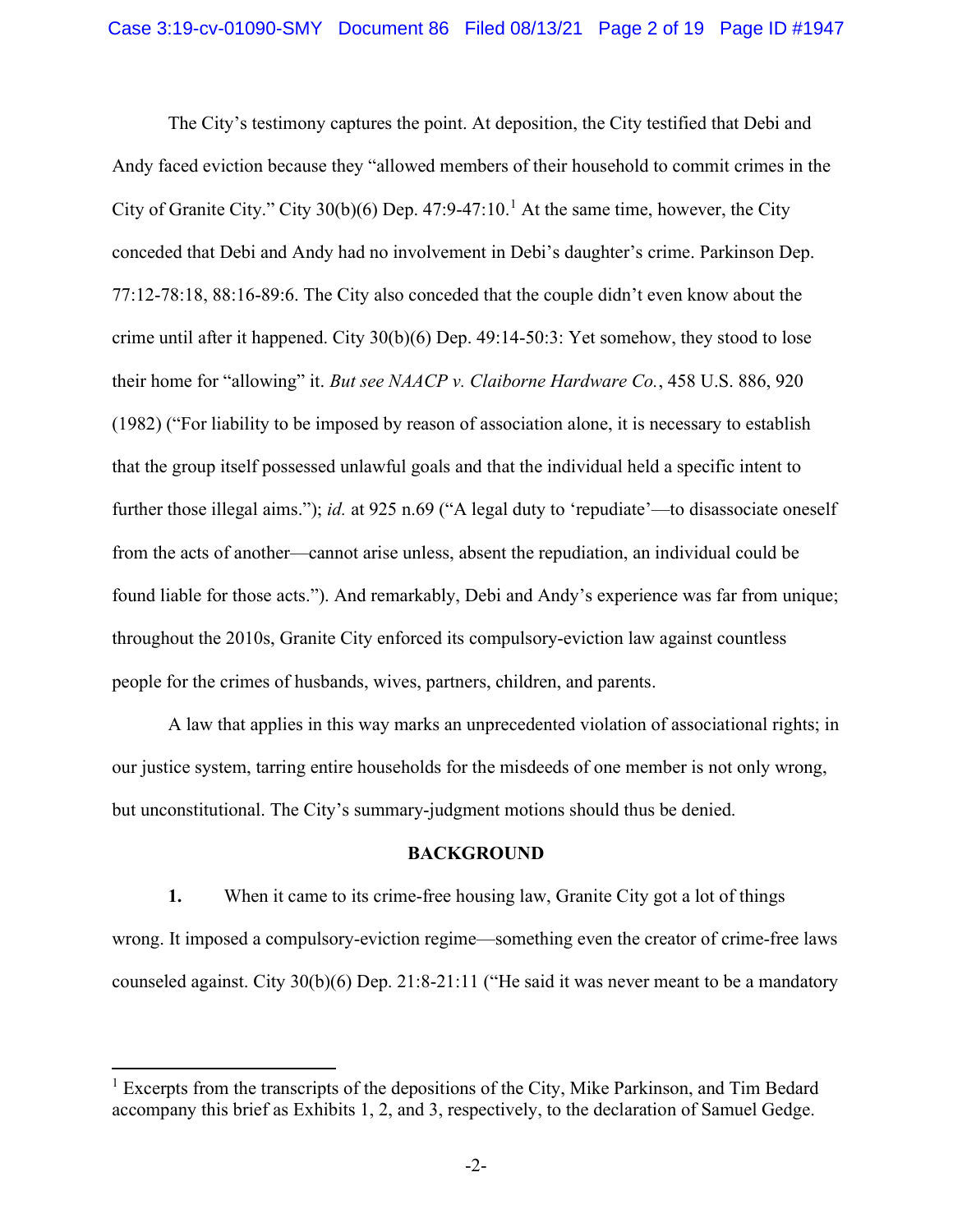thing. It wasn't supposed to be an ordinance-based thing. It was supposed to be a voluntary cooperative effort."). It enforced its law relentlessly, coercing hundreds of people out of their homes over the course of a decade. Compl. ¶ 48 (ECF 1); Answer ¶ 48 (ECF 61). Too often, it treated innocent children, husbands, wives, parents, siblings, and loved ones as collateral damage. In the name of expelling the culpable, it visited life-altering sanctions on the blameless.

Here's how the law worked. Unlike the federal "one-strike" law on which it was modeled, Granite City's "crime free housing ordinance" forced private landlords to evict private tenants if any member of the tenant's household committed a felony anywhere within city limits. Bedard Dep. 10:2-10:5 ("The -- if there was a felony committed anywhere in the City of Granite City, the City was -- was compelling an eviction from -- from the actual landlord."); see also Gedge Decl. Ex. 4 (Parkinson Dep. Ex. 3, at 1) ("Commission of a felony anywhere in the City of Granite City, while residing at rental property in the City of Granite City, is a violation of the Crime Free Multi Housing Ordinance and subjects all occupants of that rental property to eviction."). No matter where the crime took place, it was no defense that the tenants had nothing to do with it. Compare Compl. II 42-47, with Answer II 42-47; see also Parkinson Dep. 161:10-163:22; Gedge Decl. Ex. 5 (Parkinson Dep. Ex. 4, at 3-10 (ordinance)); Ex. 1 to Mem. Supp. City's 1st MTD, at 5-6 (ECF 19-1) (crime free lease addendum). Nor did landlords have discretion to forgo eviction: If a landlord were to decline to evict, the City could "compel compliance" by revoking the landlord's license and levying fines. Opp. to Mot. Prelim. Inj. 2, Barron v. Granite City, No. 19-cv-834-SMY (ECF 14); Parkinson Dep. 185:2-185:9.

2. Debi Brumit and Andy Simpson learned all this the hard way. They've been in a committed relationship for a half-decade, and since 2016, they have lived at 7 Briarcliff Drive in Granite City, a rental property. Brumit Decl. ¶¶ 2-3; Simpson Decl. ¶ 3.

-3-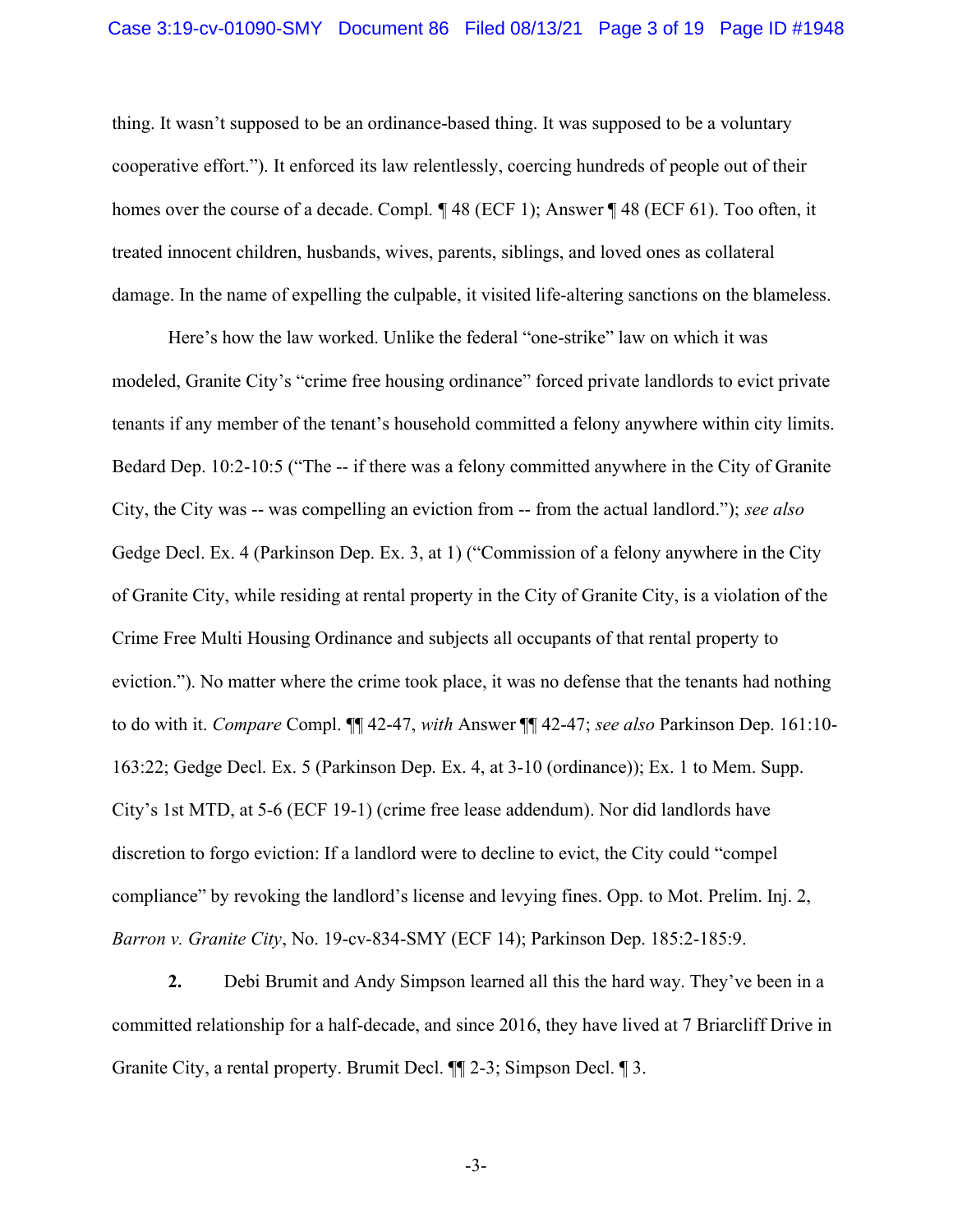Debi has three adult children. Brumit Decl. ¶ 4. And for a time, her youngest—Tori lived with her and Andy at 7 Briarcliff Drive. When she moved in, Tori was 20 years old and pregnant.  $Id. \P 5$ .

Tori moved out around January 2017 and began living with her older sister, in Missouri. In April 2018, she gave birth to her second child. Id.  $\parallel$  6. As Debi understands it, Tori began struggling with substance abuse a few months later. Id.

Around January 2019, Tori's older sister no longer had room to house her. So Tori (and her two children) began staying with Debi and Andy again on an off-and-on basis. Id. ¶ 7. At first, Debi and Andy had no idea about the extent of Tori's substance-abuse problem. But by May of that year, it had become clear that Tori was engaging in self-destructive behavior and failing to care for her children. *Id*. So Debi resorted to tough love: She told Tori to get out. If and when Tori could prove that she was ready to get clean and do right by her children, Debi made clear that she and Andy would do everything they could to help her turn her life around. Id. ¶ 8.

In Debi's understanding, Tori moved back to Missouri and began "couch-surfing" with her boyfriend. *Id.* ¶ 9.

On Friday, June 7, Tori called Debi. She told Debi that she wanted to turn her life around and that she and her new boyfriend were ready to get treatment for their addiction. Id. ¶ 10. Debi immediately drove to Missouri, picked Tori up, and brought her back to Illinois to take her to the hospital. Tori's boyfriend came too. (Until recently, Debi had thought she picked them up on Saturday, but she recently reviewed a message that reminded her that she had picked them up on Friday. *Id.* ¶ 11.) Because Tori wanted to spend some time with her children, Debi let them stay the night. She then took them both to the Gateway Regional Medical Center, in Granite City, the following evening. Id. Once the two went back to triage, Debi left. She got home around 9:30 or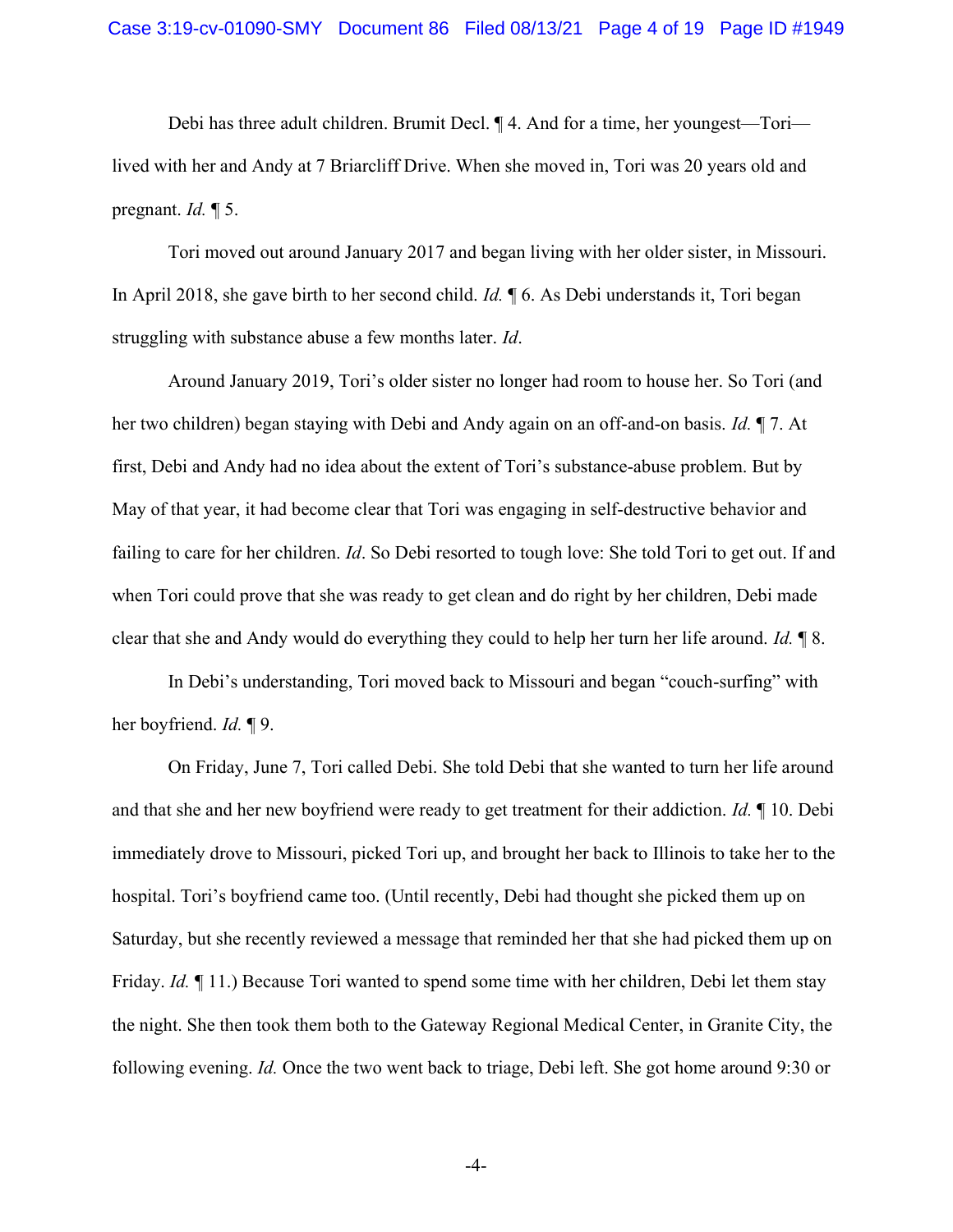10:00 that night, confident her daughter was where she needed to be and would get the help she needed.  $Id. \P 12$ .

In the early-morning hours of June 9, Debi was awoken by a phone call. It was Tori; she and her boyfriend were standing outside the house. Id. ¶ 13. Debi and Andy refused to allow the boyfriend into their home, letting Tori alone come in. Id. Tori told Debi that the hospital had released them. Id. Debi argued with Tori for about an hour and then went back into her bedroom. When Debi came out a little while later, Tori (and her boyfriend) were gone. Id.

Debi heard nothing from Tori the next day, a Sunday. *Id.* If 14. In the early-morning hours of that Monday, however, Debi noticed two recent missed calls from her older daughter. Id. She called back, and her older daughter told her that Tori had been arrested for stealing a van. Id. That was the first Debi had heard of the crime. Id.

3. Within days of her daughter's arrest, Debi received a compulsory-eviction demand from Granite City police. Id. ¶ 17. The demand cited Tori's and her boyfriend's arrest for "[o]ffenses relating to motor vehicles." Gedge Decl. Ex. 5 (Parkinson Dep. Ex. 4, at 1). It also stated that the offense was "a clear violation of the Crime Free Lease Addendum and grounds for eviction." Id.

Debi and Andy requested a grievance hearing at city hall. Brumit Decl. ¶ 18. At the hearing, Debi explained that her daughter no longer lived with them. Id. She presented pieces of mail addressed to Tori at a Missouri address. Id. She also presented a copy of hospital-release papers from the night of the theft, showing that Tori had been in the hospital. Id.

At that point, the City's Crime Free Housing Officer questioned her. Id. ¶ 19. He asked whether Debi would ever let Tori—her daughter and the mother of her grandchildren—back into her home. Id. He even demanded to know whether Debi's kids might visit for holidays. Id.

-5-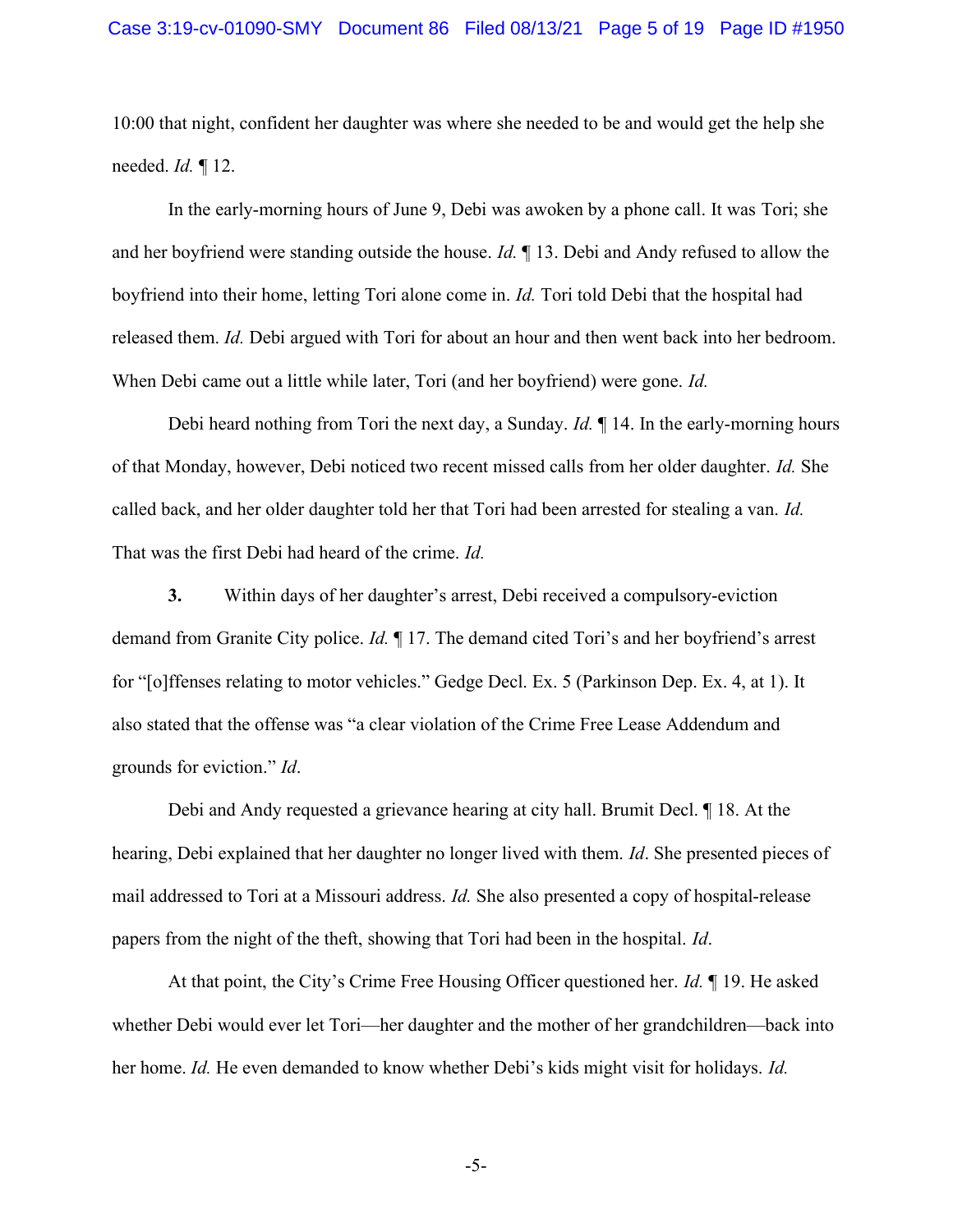In due course, the City's hearing officer decided that the City had properly invoked its compulsory-eviction law. Hence, he wrote, "[t]he landlord, Clayton Baker, must begin eviction proceedings against the tenants listed above." Gedge Decl. Ex. 6 (Parkinson Dep. Ex. 11, at 2).

Clayton Baker did not want to evict Debi and Andy. Baker Decl. ¶¶ 4, 10 (ECF 8-3). Given the City's demand that he "must begin eviction proceedings," however, he felt that he had to comply and sent Debi and Andy a 30-day notice. Id. ¶¶ 12-13.

4. To protect their home, Debi and Andy filed this lawsuit in early October 2019. They asserted (among other claims) that the City's compulsory-eviction law violated their associational rights. See Compl. ¶¶ 184-96.

#### ARGUMENT

The "crux" of the City's summary-judgment motions (in the City's words) is "the legal standard applicable to the cause of action remaining in Plaintiffs' Complaint." Mot. to Stay All Proceedings 7 (ECF 80). In the City's telling, household-wide punishment is constitutional so long as the City is not deliberately targeting the nuclear family unit or forbidding close biological relations from associating with one another. That, simply, is not the right legal standard. For a decade, Granite City systematically forced people out of their homes based solely on crimes committed by people they associated with. Precedent nationwide confirms that such an exercise in collective punishment violates the Constitution. (Section A, below.) The City's competing view misreads Supreme Court decisions. (Section B.1.) And even under the City's framing of the doctrine, the record easily supports Plaintiffs' right to proceed on their claim. (Sections B.2, B.3). The City's summary-judgment motions should be denied.

-6-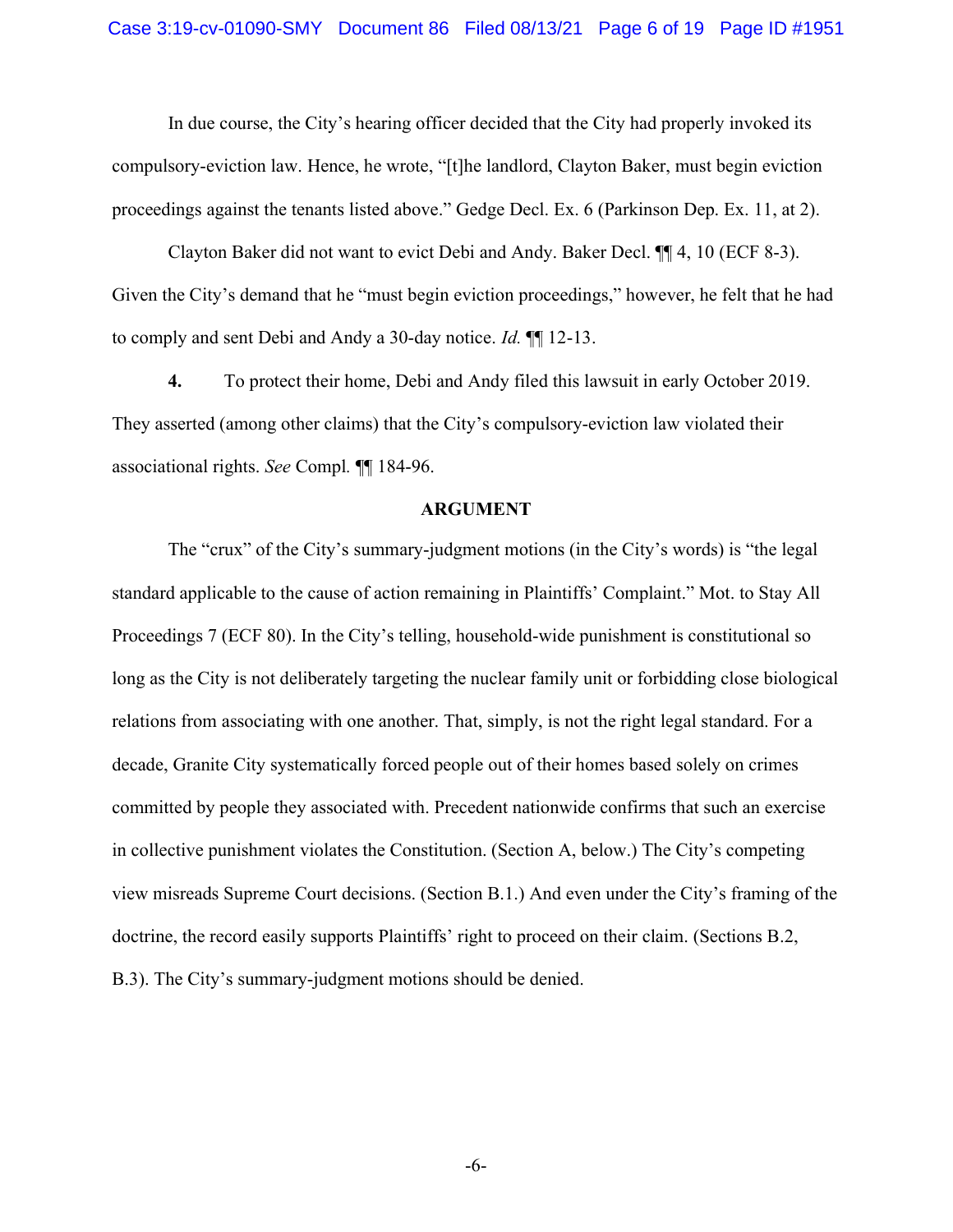#### A. Because Granite City sought to punish Plaintiffs based on their association with a third party, the City violated their associational rights.

The record bears out Plaintiffs' allegations. Debi's adult daughter may have stolen a van, but Debi did not. Brumit Decl. ¶ 15. Andy did not. Simpson Decl. ¶ 5. Neither Debi nor Andy had any involvement in the theft. Brumit Decl.  $\P$  15; Simpson Decl.  $\P$  5. Neither Debi nor Andy knew that the theft would take place. Brumit Decl.  $\parallel$  16; Simpson Decl.  $\parallel$  6. At no point did the City think otherwise. Parkinson Dep.  $77:12-78:18$ ,  $88:16-89:6.2$  Yet the City sought to punish them anyway. For the City, it was enough that Debi and Andy had at some point "allowed these people to be at the property that they rent." Id. 78:17-78:18. (The City took no steps to determine when Debi's daughter had last been physically present at the home. *Id.* 78:19-78:24.) And on that basis alone, the City sought to make Debi and Andy homeless. Id. 89:2-89:5 ("As I noticed [sic (noted)] earlier, I had no evidence that they were involved in that crime other than allowing these people to be at that property which is part of the crime-free lease addendum.").

A law that applies in this way infringes directly on associational rights. The City tried to coerce Debi and Andy from their home, not because of any action they had taken, but because

A. No.

A. No.

<sup>&</sup>lt;sup>2</sup> See also City 30(b)(6) Dep.  $49:14-50:3$ :

Q. (By Mr. Gedge) And just to be clear, I'm asking whether factually before the City issued the notice of violation against Ms. Brumit and Mr. Simpson, did the city have any basis to believe that Ms. Brumit knew that Tori Gintz and Tyler Sears would steal the van before they stole the van?

Q. Okay. Same question with regard to Mr. Simpson, before the City issued the notice of violation against Debbie Brumit and Andrew Simpson in June of 2019, did the City have any reason to believe Andrew Simpson had known that Tori Gintz and Tyler Sears would steal the National Rent to Own van before they stole the van?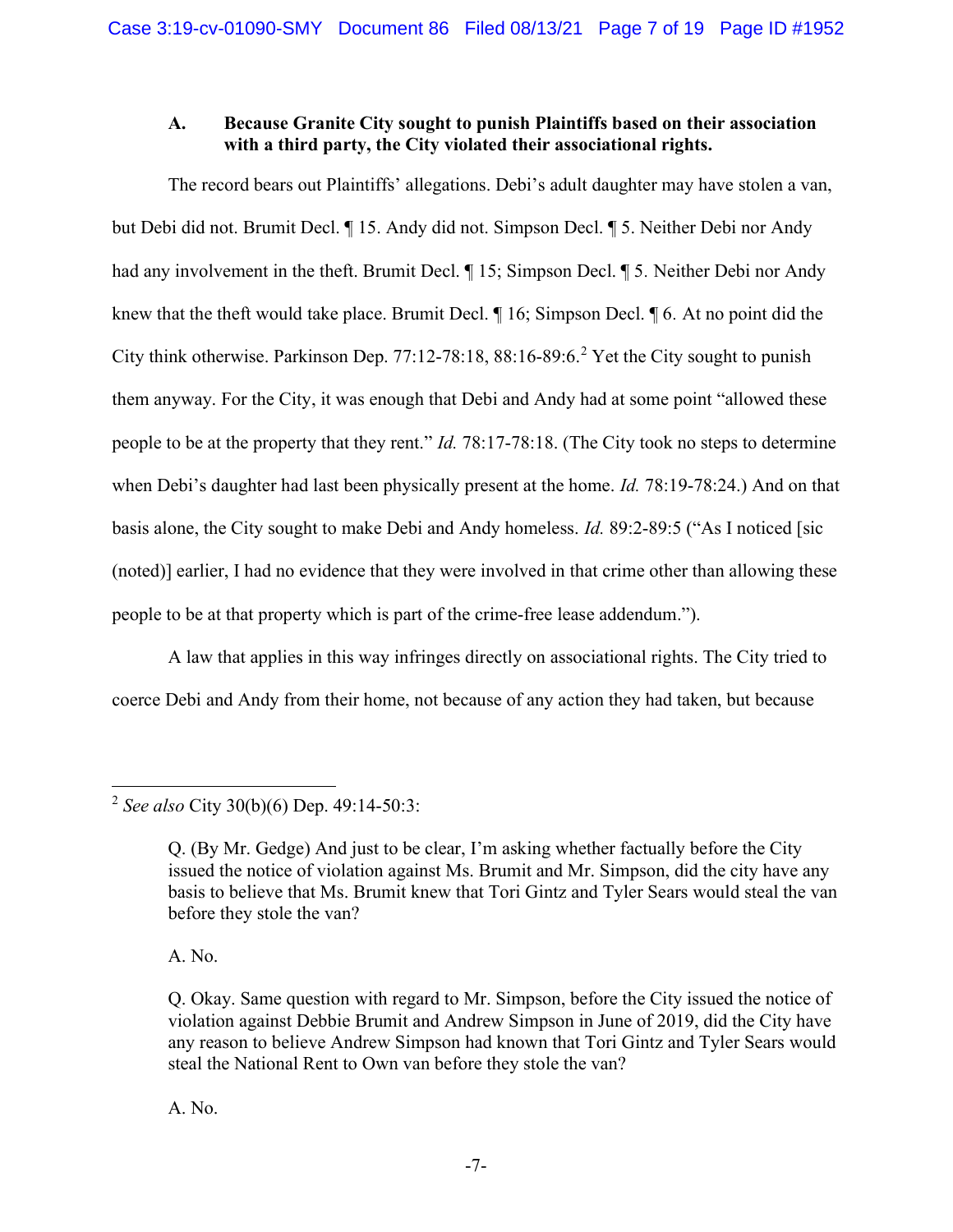the City viewed them as tainted by their ties to Debi's daughter; simply, the City sought to punish them because of their association with Debi's daughter. And decades of precedent make clear that governments cannot punish people purely for their associations with others. A recent example illustrates the point. In Rueda Vidal v. U.S. Department of Homeland Security, the government denied a student's DACA application because her parents had committed drug crimes and the student "'lived into adulthood' at her parents' addresses." No. 18-cv-9276, 2021 WL 1731606, at \*13 (C.D. Cal. Apr. 30, 2021). "No other reason was identified for denying [her] application, such as a finding that she was a threat to public safety or that she herself had engaged in some wrongdoing." Id. On that record, the reviewing court easily concluded that the government "violated [the student's] Fifth and First Amendment familial association rights." Id. at \*14.<sup>3</sup> "[T]he Constitution protects the right of a child to associate with a parent without being tainted by the parent's crime absent her own participation in it," the court reasoned. Id. at \*13. By "visit [ing] the sins of the parent upon the daughter," the government thus "burdened [her] fundamental rights in a manner that is 'arbitrary, or conscience shocking, in a constitutional sense." *Id.* at \*14.

The same principles apply here. Under Granite City's law, Debi and Andy "w[ere] tainted by [their] familial relationships untethered to any wrongdoing on [their] part." Id. In the City's view, Debi and Andy had opened their home to Debi's daughter. That act of association lawful in itself—was the basis for the City's exercising coercive power against them. See, e.g., Parkinson Dep. 89:2-89:5; see also Gedge Decl. Ex. 7 (City 30(b)(6) Dep. Ex. 23, at 1) (detailing steps the City took to enforce law against Plaintiffs). Simply, the sanction flowed not from

 $3$  Because the government actor in *Rueda Vidal* was the federal government, the court relied on the Due Process Clause of the Fifth Amendment rather than of the Fourteenth. See Dusenbery v. United States, 534 U.S. 161, 167 (2002).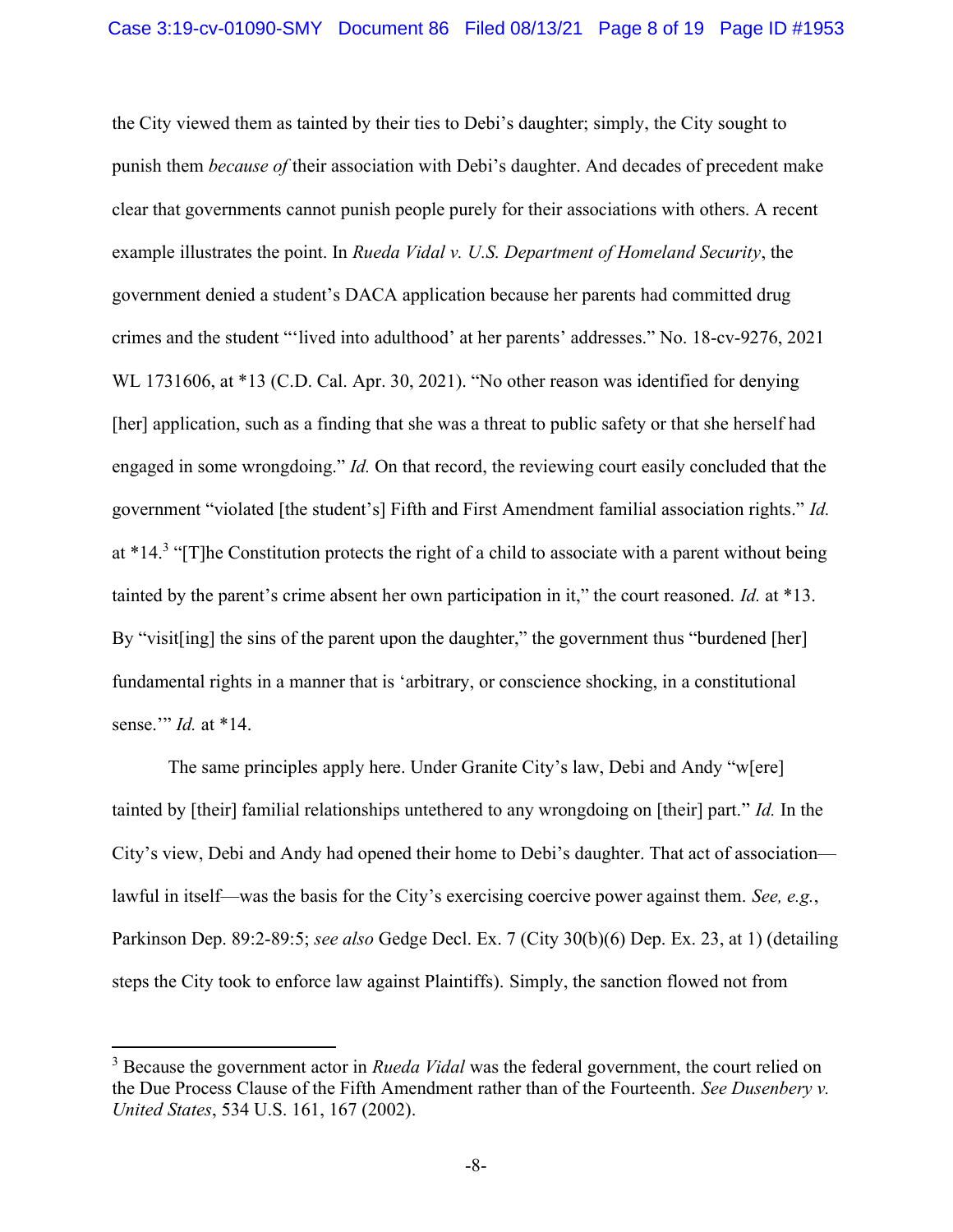personal wrongdoing, but from Debi and Andy's association with someone the City viewed as a criminal. That exercise in collective punishment is invalid. The Constitution secures Debi and Andy's right to associate with Debi's daughter without being punished for her crimes. To hold otherwise (as the court in Rueda Vidal remarked) "would be both 'illogical and unjust,' given 'the basic concept of our system that legal burdens should bear some relationship to individual responsibility or wrongdoing.'" Rueda Vidal, 2021 WL 1731601, at \*14 (quoting Plyler v. Doe, 457 U.S. 202, 220 (1982)).

Moreover, *Rueda Vidal* is hardly an outlier. The Fifth Circuit, for example, has held that a school could not constitutionally suspend two children because their mother had struck a teacher. St. Ann v. Palisi, 495 F.2d 423, 424 (1974). "Traditionally," the court observed, "under our system of justice[,] punishment [m]ust be founded upon an individual's act or omission, not from his status, political affiliation or domestic relationship." Id. at 425 (footnote omitted). And against that backdrop, "attribut[ing] a parent's misconduct to other family members" amounted to "guilt by association wholly alien to American liberty." Id. (characterizing and accepting the plaintiffs' argument). Similar examples arise in other contexts as well. Just last week, a federal court denied a motion to dismiss a claim alleging that a Florida city's predictive-policing program imposed a "'guilt-by-association' paradigm [that] burdens the plaintiffs' associational rights by punishing a targeted person's close relations." Order 5, Taylor v. Nocco, No. 8:21-cv-555 (M.D. Fla. Aug. 4, 2021).<sup>4</sup> In short, "[p]roximity to a wrongdoer does not authorize

 $4$  See also State v. Arevalo, 470 P.3d 644, 649 (Ariz. 2020) (invalidating gang statute that increased "punishment based solely on associational status"); State v. Bonds, 502 S.W.3d 118, 158 (Tenn. Crim. App. 2016) (invalidating gang statute that "impose[d] mandatory punishment on an eligible defendant by imputing to him responsibility for the criminal activity of the gang as a collective without requiring the defendant's knowledge of and intent to promote such activity"); Kipps v. Caillier, 205 F.3d 203, 206 (5th Cir. 2000) (holding that university violated coach's associational rights by firing him because his son attended a different school); O.C.  $v$ .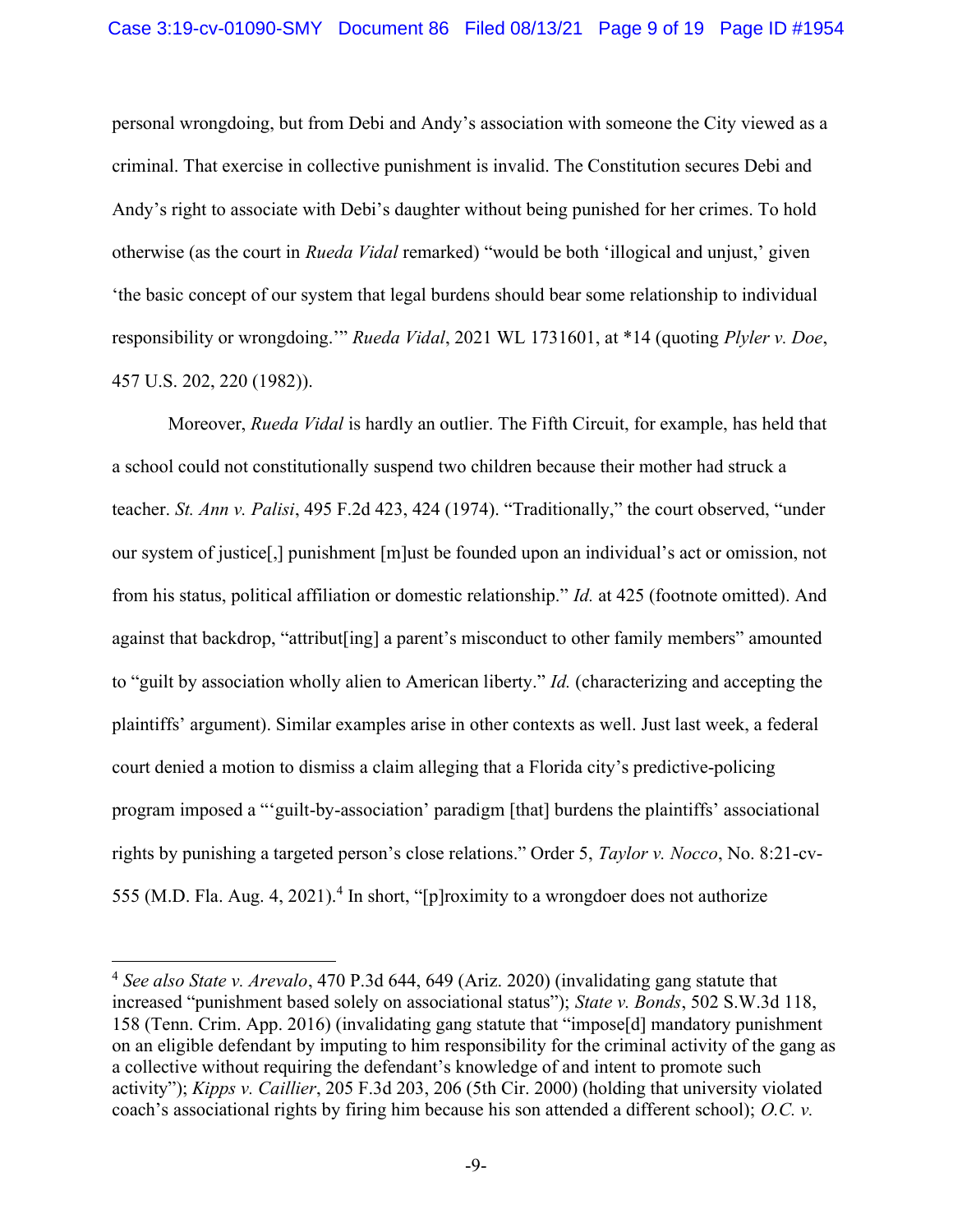punishment." Colbert v. City of Chicago, 851 F.3d 649, 659 (7th Cir. 2017) (citation omitted). Whether viewed through the First Amendment or the Fourteenth, governments cannot punish people based solely on their association with others. Because the record shows that Granite City sought to do just that, the City is not entitled to summary judgment.<sup>5</sup>

## B. Granite City's arguments lack merit.

The City raises two main arguments: (1) "guilt by association" is constitutionally permissible so long as the government avoids deliberately targeting a narrow class of "expressive" or "intimate" relationships; and (2) the City's compulsory-eviction law did not "directly and substantially" burden Plaintiffs' associational rights in any event. Each argument lacks merit, as do the residual theories peppered throughout the City's motions.

# 1. The right to be free from guilt by association extends beyond "expressive" and "intimate" associations.

In recent decades, the Supreme Court has held that the Constitution demands heightened protection for the right to associate for the purpose of engaging in expressive activity as well as for the purpose of maintaining certain intimate human relationships. Roberts v. U.S. Jaycees, 468 U.S. 609, 617-20 (1984). On that much the parties agree. Distorting the premise, however, the

State, 722 So. 2d 839, 842 (Fla. Dist. Ct. App. 1998) (invalidating gang statute that "increased punishment . . . based on association with other people, who may or may not have committed unrelated criminal acts"), aff'd, 748 So. 2d 945 (Fla. 1999); United States v. Polasek, 162 F.3d 878, 883 (5th Cir. 1998) ("[T]hat one is married to, associated with, or in the company of a criminal does not support the inference that that person is a criminal or shares the criminal's guilty knowledge." (citation omitted)); Sawyer v. Sandstrom, 615 F.2d 311, 316 (5th Cir. 1980) ("An enactment which criminalizes ordinary associational conduct not constituting a breach of the peace runs afoul of the first amendment.").

 $<sup>5</sup>$  In the context of Plaintiffs' separate due-process claim, this Court reasoned that "the right to</sup> not be punished (by eviction from a rental property) due to the criminal acts of a third party" was "novel[]." Mem. & Order 8 (ECF 59). Plaintiffs respectfully maintain that this reasoning is incorrect. See, e.g., St. Ann, 495 F.2d at 425 ("Freedom from punishment in the absence of personal guilt is a fundamental concept in the American scheme of justice.").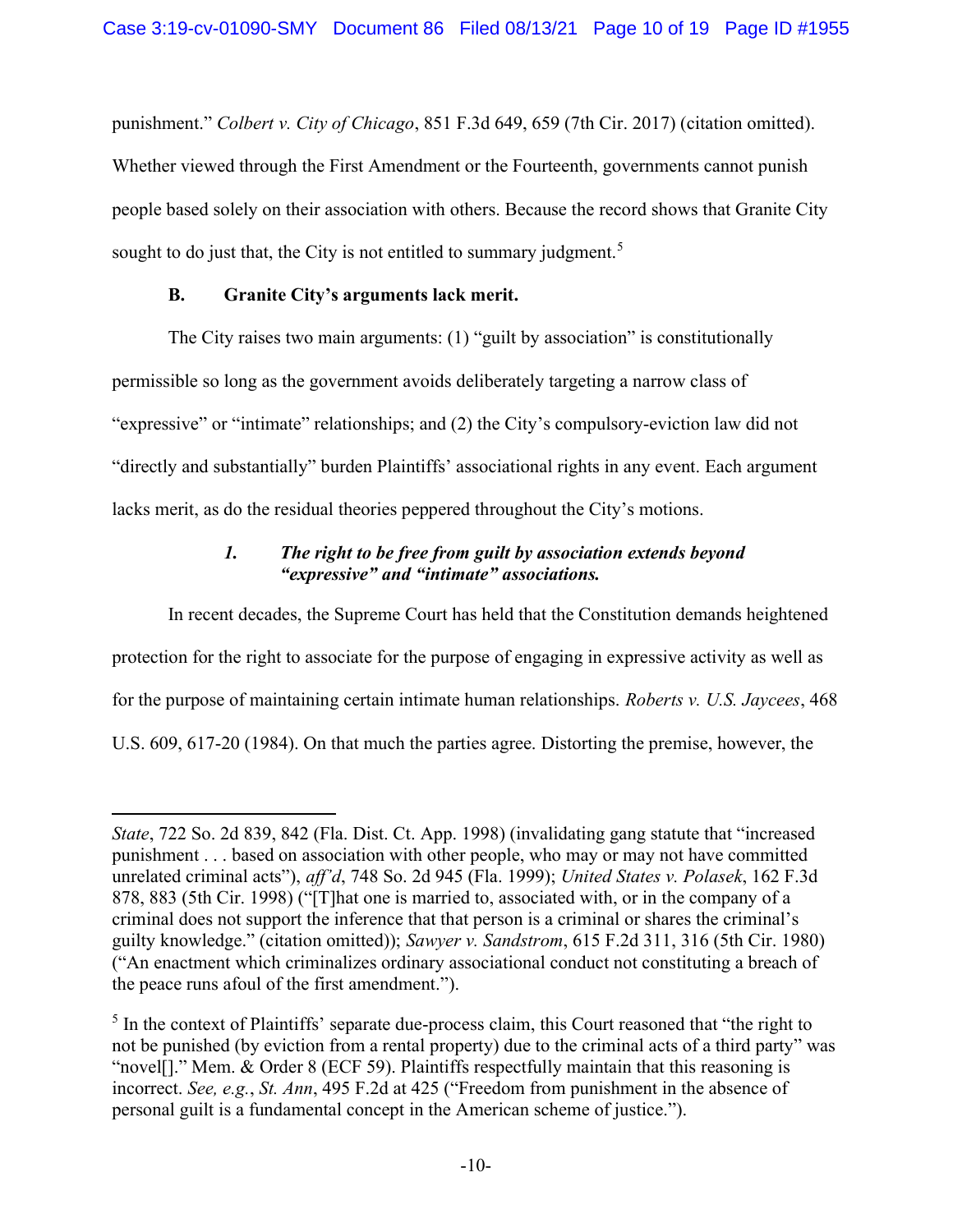City contends that those two categories define the universe of associational rights. Outside those two categories, the City maintains, government has a free hand to punish people for the mere fact of their association with others. And because the City's compulsory-eviction law did not deliberately target political groups or the nuclear family (so the argument goes), its program of guilt by association implicates no associational rights at all.

The City is incorrect. It is true that the Supreme Court has parsed associational types in evaluating whether and when governments may prohibit organizations from excluding certain members. (Typically, the cases involve enforcement of anti-discrimination laws against groups with exclusionary membership rules.) But the Court has never suggested that the same framework would apply were a government to punish all members of a group for the misdeeds of one. As an example, take Board of Directors of Rotary International v. Rotary Club of Duarte, 481 U.S. 537 (1987), cited at Def.'s Mem. (Brumit) 5 (ECF 77) and Def.'s Mem. (Simpson) 4 (ECF 79). In that case, the Court voiced doubt that the Rotary Club qualified as either an "expressive" association or an "intimate" one. *Id.* at 546-49. And in part for that reason, the Court held that California could validly require the club to admit female members. Id. at 549. In no world, however, would the Court have let California fine or imprison (or evict) every Rotary Club member if any one of them committed a felony within state lines. Cf. Gedge Decl. Ex. 4 (Parkinson Dep. Ex. 3, at 1) ("Commission of a felony anywhere in the City of Granite City, while residing at rental property in the City of Granite City, is a violation of the Crime Free Multi Housing Ordinance and subjects all occupants of that rental property to eviction."). Nor does any of the precedent the City cites suggest that any court in the Nation would uphold such a law.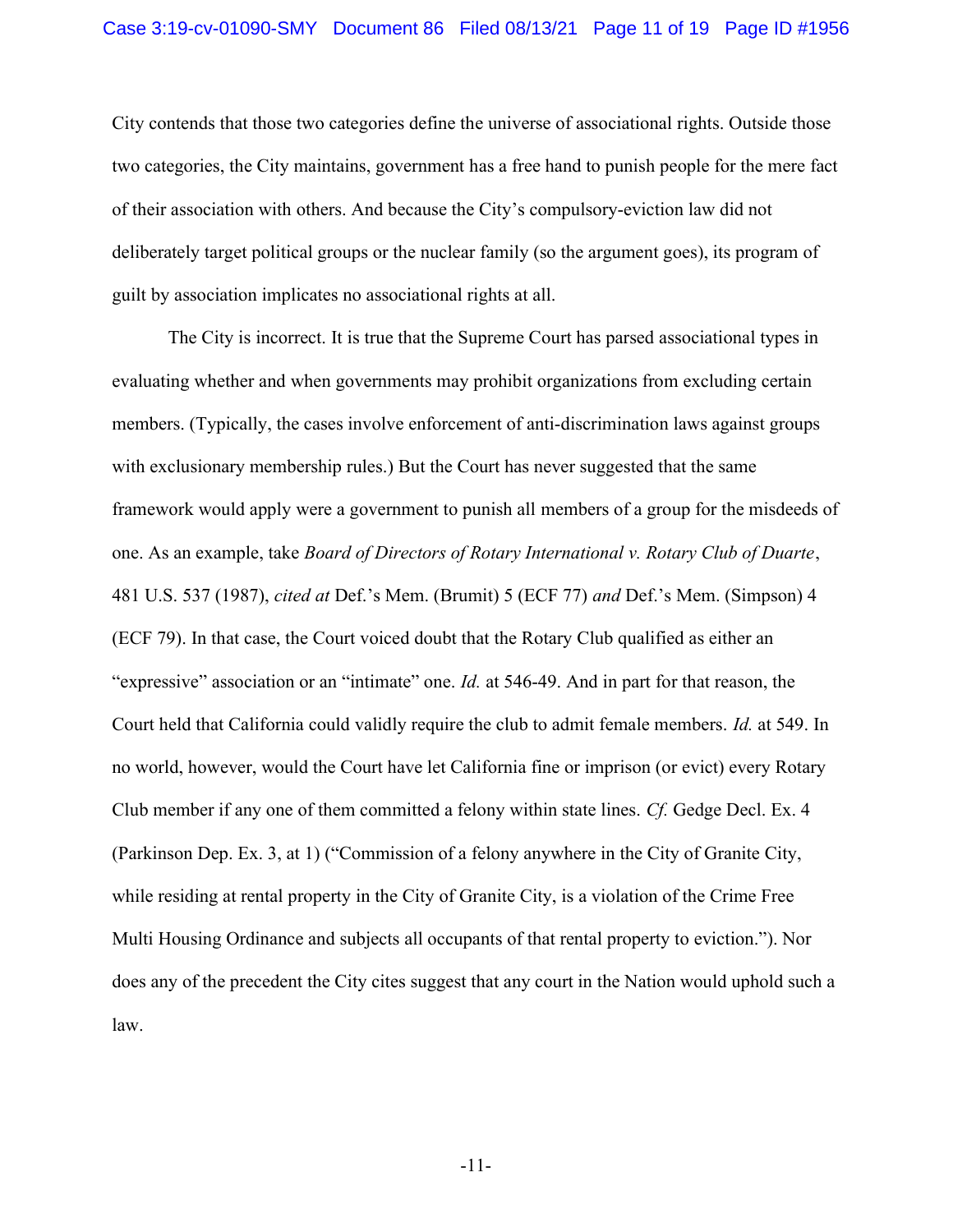Which spotlights Granite City's paradox. On the one hand, the City insists that Debi and Andy's relationship with Tori Gintz is close enough to justify evicting them for Tori's crimes. On the other, it says the relationship is so distant as to be of no constitutional moment at all. Solving that puzzle is simple: The City's theory of associational rights is wrong. Americans enjoy the right to choose their associates—whether those associates be friends or relatives, roommates or romantic partners—without being punished merely for the fact of that association. Granite City's attempt to evict Debi and Andy violated that basic principle, and the City's motion for summary judgment should therefore be denied.

## 2. Even under the City's proposed rule, it is not entitled to summary judgment on Plaintiffs' associational claim.

As detailed above, the City's view of associational rights is illogically narrow. Even accepting the City's framing, however, Plaintiffs' claim survives summary judgment. The City concedes that certain "intimate" associations merit special constitutional protection. Def.'s Mem. (Brumit) 9; Def.'s Mem. (Simpson) 7-8. It says only that its attempts to render Debi and Andy homeless did not violate those protections—either because the right to intimate association does not extend to the right to associate with people other than minor children (Def.'s Mem. (Brumit) 11-12; Def.'s Mem. (Simpson) 10-13) or because punishing someone for associating with a third party does not burden their right to do so (Def.'s Mem. (Brumit) 12-18; Def.'s Mem. (Simpson) 13-19). Neither argument has merit.

a. First, Debi and Andy's association with Tori Gintz is one the Supreme Court would classify as "intimate." Tori is Debi's daughter. Brumit Decl. ¶ 5. At various times, Debi and Andy let Tori stay in their home. See id.  $\P$  5-8. Indeed, that is precisely why the City sought to evict them for Tori's wrongdoing. See, e.g., Parkinson Dep. 89:2-89:5 ("I had no evidence that they were involved in that crime other than allowing these people to be at that property which is

-12-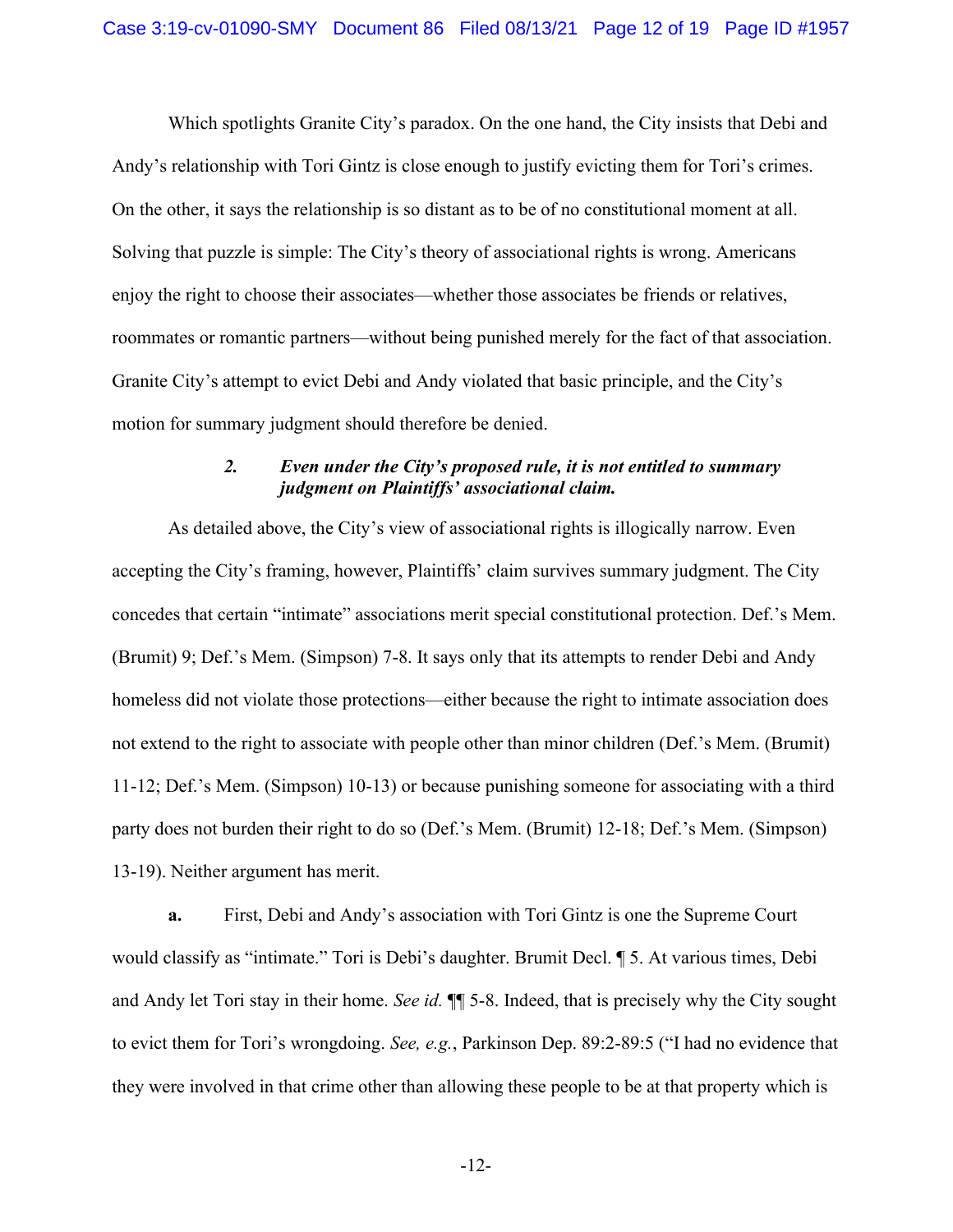part of the crime-free lease addendum."). And to state the obvious, punishing people based on whom they let in their home implicates their intimate associations. Constitutional protection for intimate associations extends to "those relationships, including family relationships, that presuppose 'deep attachments and commitments to the necessarily few other individuals with whom one shares not only a special community of thoughts, experiences, and beliefs but also distinctively personal aspects of one's life." Bd. of Directors of Rotary Int'l, 481 U.S. at 545 (quoting Roberts, 468 U.S. at 619-20). That principle applies straightforwardly here. Granite City sought to evict Debi and Andy because of their association with someone they allowed into their home. That association is one meriting heightened constitutional protection; if private social clubs are sufficiently "intimate" (they are) $6$  and if the roommate relationship is sufficiently intimate (it is),<sup>7</sup> then the same is true of the association pleaded here. Cf. Georgia v. Randolph, 547 U.S. 103, 115 (2006) (describing the home as "the center of the private lives of our people" (citation omitted)).

In arguing otherwise, the City stresses that Debi's daughter is an adult. Def.'s Mem. (Brumit) 11-12. But the Supreme Court has never held "that constitutional protection is restricted to relationships among family members"—much less to those between parents and minor children. See Bd. of Directors of Rotary Int'l, 481 U.S. at 545. The question, rather, is "whether a particular association is sufficiently personal or private to warrant constitutional protection." Id. at 546. In conducting that analysis, the courts "consider factors such as size, purpose, selectivity, and whether others are excluded from critical aspects of the relationship." Id. And by those metrics, Debi's association with her daughter merits full constitutional protection. For this

 $6$  La. Debating & Literary Ass'n y. City of New Orleans, 42 F.3d 1483, 1497-98 (5th Cir. 1995).

<sup>&</sup>lt;sup>7</sup> Fair Hous. Council v. Roommate.com, LLC, 666 F.3d 1216, 1221 (9th Cir. 2012).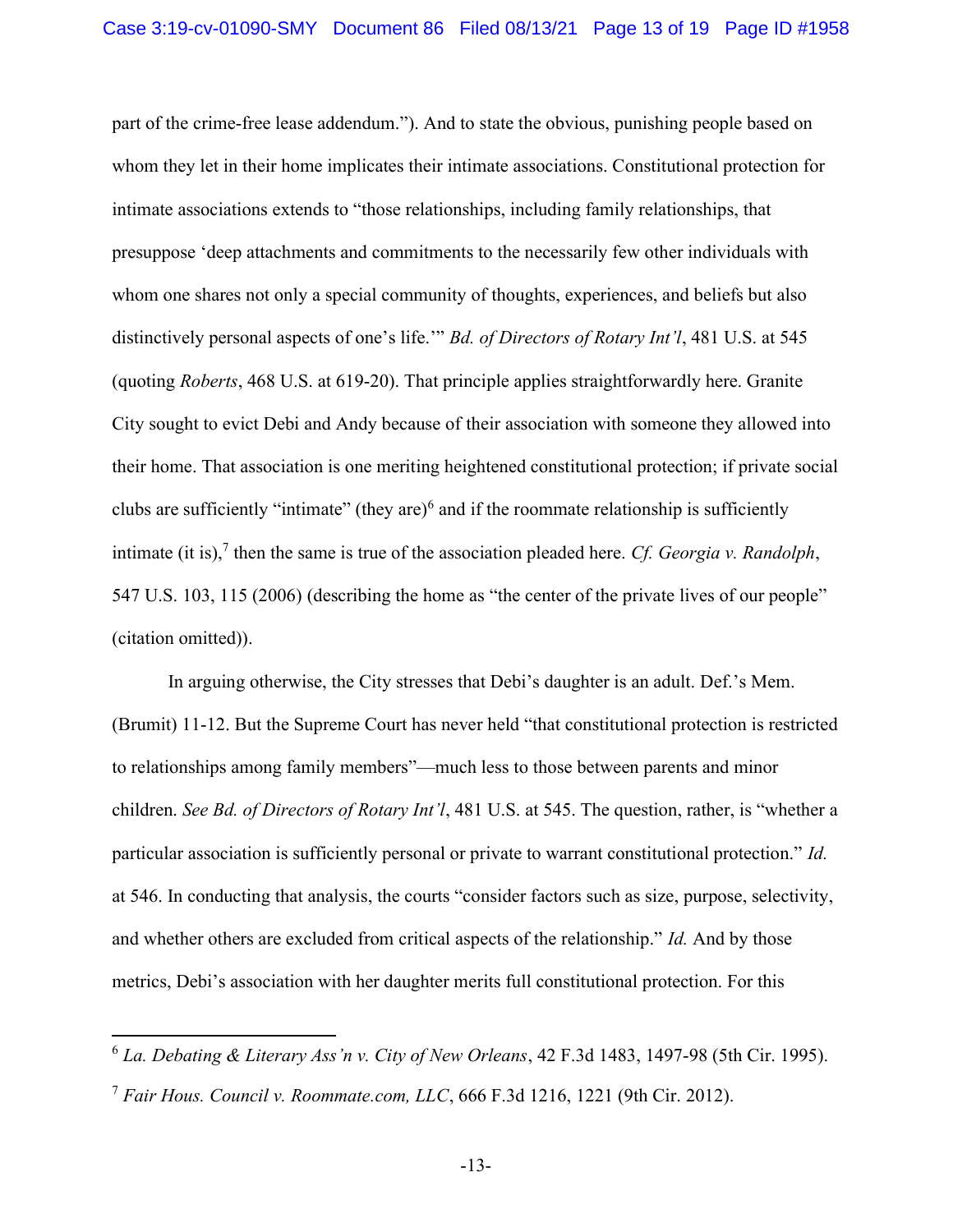reason, too, the City's focus on Andy Simpson's strained relationship with Tori (Def.'s Mem. (Simpson) 10-13) is beside the point; the Constitution protects more than *Leave It to Beaver* households. Indeed, the City ordered Debi and Andy's eviction precisely because it viewed their relationship with Tori to be so close that the government could validly punish them for her crimes. See, e.g., City 30(b)(6) Dep. 47:8-47:10 ("They were in violation of the lease addendum that they allowed members of their household to commit crimes in the City of Granite City."); id. 47:16-47:21 ("They are in violation of the lease addendum and as far as allowing -- that's their child. They should certainly be aware of what their child is up to, and can take steps to make sure that does not happen; that their child is not involved in criminal activity.").

In similar vein, the City emphasizes that it would issue wholesale eviction demands for the crimes of any householder or guest, not just the nuclear family. Def.'s Mem. (Brumit) 13, 14- 15; Def.'s Mem. (Simpson) 16-17. That is not a point in the City's favor. Again, the Supreme Court has made clear that associational rights are not limited to the traditional nuclear family. Bd. of Directors of Rotary Int'l, 481 U.S. at 545. So in confessing its law's breadth, the City only underscores how severely it violated its citizens' associational rights.

The City also suggests that, along with pleading a sufficiently intimate association, Plaintiffs must also "allege[] a fundamental right at issue." Def.'s Mem. (Brumit) 9; Def.'s Mem. (Simpson) 8. That is wrong—or more precisely, double-counting. As the City's cited authority makes clear, a plaintiff who alleges an "intimate association" has alleged a fundamental right. Christensen v. Cty. of Boone, 483 F.3d 454, 462-63 (7th Cir. 2007) (per curiam); see also id. at 463 ("In this second category of decisions, 'freedom of association receives protection as a fundamental element of personal liberty' under the Due Process Clause." (quoting Roberts, 468 U.S. at 618)).

-14-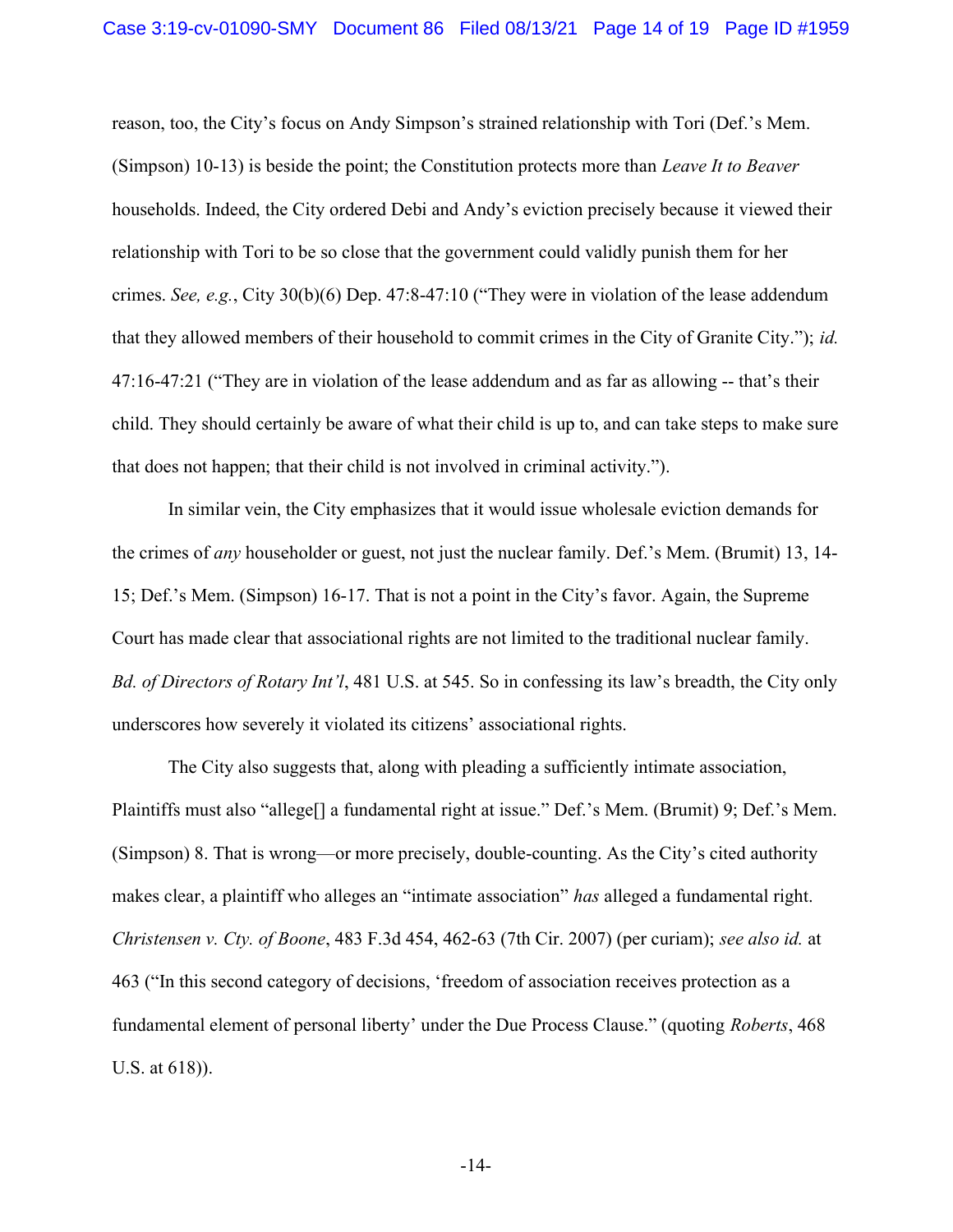Lastly, the City harnesses a line of cases involving parents' seeking to recover for "loss of society and companionship" following police shootings of their adult children. See, e.g., Russ v. Watts, 414 F.3d 783, 791 (7th Cir. 2005), cited at Def.'s Mem. (Brumit) 12 and Def.'s Mem. (Simpson) 10. From these decisions, the City discerns a rule that associational claims "do not extend to the parent-child relationship when the child is an adult child." Def.'s Mem. (Brumit) 12; Def.'s Mem. (Simpson) 10. To repeat, the Supreme Court has said that associational claims are not so limited. See Bd. of Directors of Rotary Int'l, 481 U.S. at 545. At most, therefore, the City's police-shooting cases hold that the Constitution does not support a parent's loss-ofcompanionship claim based on the death of an adult child. They do not stand for the City's broader rule: that the government has a free hand to punish people for associating with their grown children.

**b.** Likewise without merit is the City's view that its compulsory-eviction law "d[id] not directly and substantially burden" Plaintiffs' associational rights. Def.'s Mem. (Brumit) 12 (capitalizations altered); Def.'s Mem. (Simpson) 13 (same). In the City's telling, the only way to burden a constitutional right is to "directly place restrictions" on it. Def.'s Mem. (Brumit) 14; Def.'s Mem. (Simpson) 17. But courts nationwide agree that "[o]bviously the government burdens a constitutional right when it imposes a direct penalty such as a criminal fine on its exercise." McCabe v. Sharrett, 12 F.3d 1558, 1562 (11th Cir. 1994) (articulating the principle in the context of a freedom-of-association claim); see also United States v. Playboy Entm't Group, Inc., 529 U.S. 803, 812 (2000) (remarking, in the context of the First Amendment, that "[t]he distinction between laws burdening and laws banning speech is but a matter of degree"). It's of course true that the City did not tell Debi and Andy that they were forbidden from associating with Debi's adult daughter. Instead, the City told them that it would render them homeless

-15-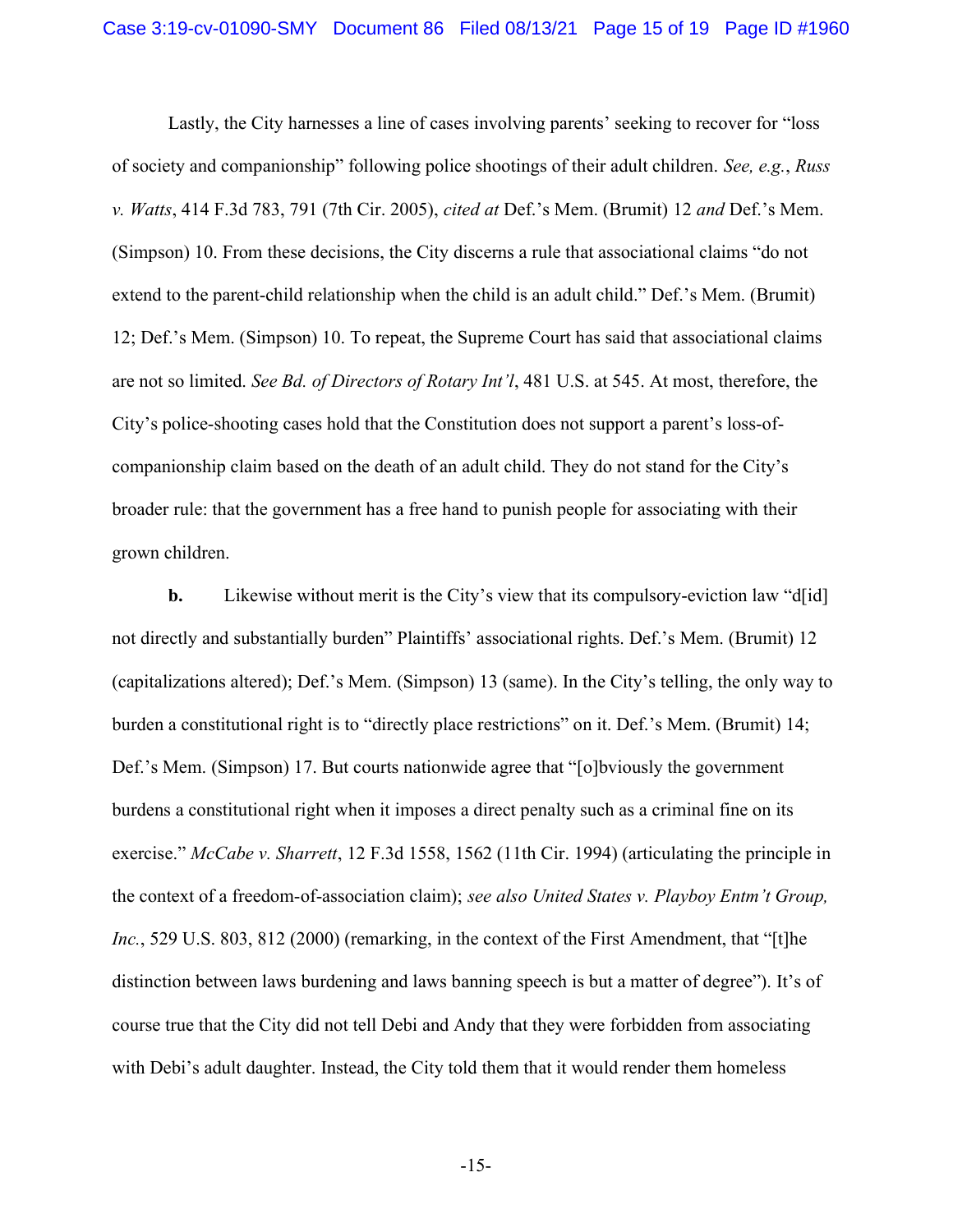because they exercised their right to associate with Debi's adult daughter. Constitutionally, that's a distinction without difference, and the sanction of government-mandated eviction differs in obvious ways from the case the City analogizes to most forcefully: one involving an in-city residency requirement for city firefighters. Hameetman v. City of Chicago, 776 F.2d 636, 642-43 (7th Cir. 1985), cited at Def.'s Mem. (Brumit) 13, 15, 18 and Def.'s Mem. (Simpson) 18-19.

The City also posits that Plaintiffs must show that the compulsory-eviction law "impacted" their association with Debi's daughter. Def.'s Mem. (Brumit) 17; Def.'s Mem. (Simpson) 19. Because the law did not rupture the relationship, the City contends, no associational-rights claim will lie. Def.'s Mem. (Brumit) 15-18; Def.'s Mem. (Simpson) 13-19. But that "misunderstands the nature of plaintiffs' alleged constitutional injury." Kipps v. Caillier, 205 F.3d 203, 205 (5th Cir. 2000). Plaintiffs claim that the City has violated their rights by seeking to evict them because of their association with others. And whether or not Debi and Andy broke off contact with Debi's daughter—and whether or not the relationship was strained—Granite City cannot constitutionally punish them based on their association with her. In none of the associational-rights cases cited above, in fact, did the courts test whether the challenged state action succeeded in eliminating the association at issue. Rexford Kipps—fired as a college coach because his son went to a different school—did not have to show that his parent-child relationship was "totally destroyed." Id. Claudia Sarahi Rueda Vidal did not have to show that she no longer saw her parents. 2021 WL 1731606, at \*13. Eartha St. Ann's kids did not have to prove they no longer associated with their mother. 495 F.2d 423. Simply, having your city punish you because of whom you associate with burdens your associational rights. If not per se invalid, such a guilt-by-association regime demands a level of heightened scrutiny that the City's motions do not even try to meet.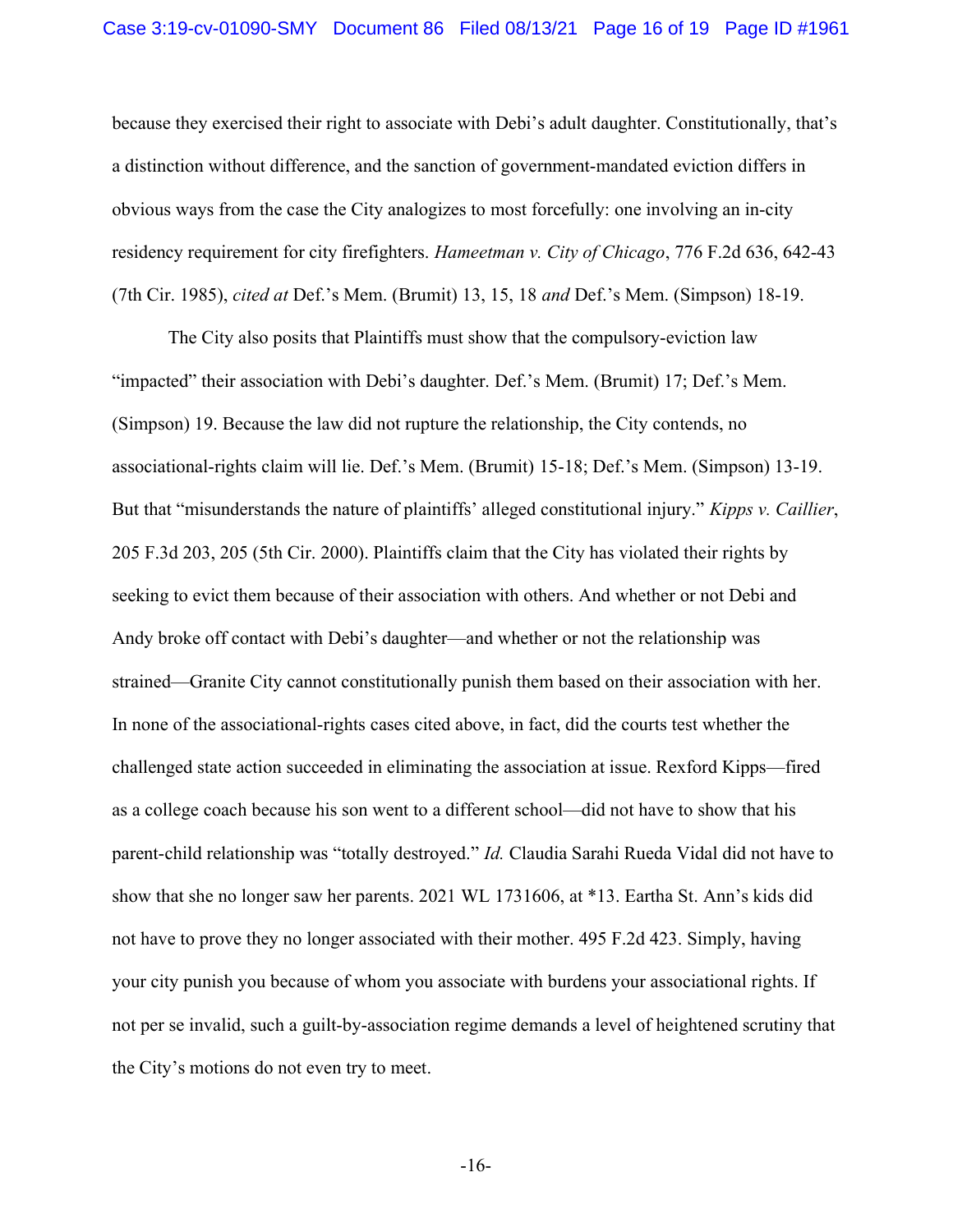#### 3. The City's remaining arguments lack merit.

The City's residual arguments do not change the analysis.

First, the City devotes a substantial part of its briefs to whether the First Amendment or the Fourteenth secures "intimate" associational rights. Def.'s Mem. (Brumit) 6-9; Def.'s Mem. (Simpson) 5-7. In the City's view, the Fourteenth Amendment, not the First, is the proper source of constitutional protection. That contention is hard to square with Supreme Court precedent. Bd. of Directors of Rotary Int'l, 481 U.S. at 545 (remarking that "[w]e have emphasized that the First Amendment protects" certain intimate associations). But whether Plaintiffs' claim sounds in the First Amendment or the Fourteenth (or both), it is valid. See generally Nancy Catherine Marcus, The Freedom of Intimate Association in the Twenty First Century, 16 Geo. Mason U. C.R. L.J. 269, 277-78 (2006) ("With the freedom of intimate association encompassing both First and Fourteenth Amendment dimensions, the Court [in *Roberts v. U.S. Jaycees*] may have decided that the specific roots of that freedom are not as important to emphasize as intimate association's broader meaning and protections in any given case.").

Second, the City states in passing that, if the Court were to apply rational-basis review, the compulsory-eviction law would pass muster. Def.'s Mem. (Brumit) 18-19; Def.'s Mem. (Simpson) 19-20. (The City does not contend that summary judgment is warranted if anything but rational-basis review applies.) For support, the City cites only this Court's February order stating that "[c]rime deterrence and prevention are rational and legitimate reasons to evict renters." Def.'s Mem. (Brumit) 19 (quoting Mem. & Order 9 (ECF 59)); Def.'s Mem. (Simpson) 20. Without further argument from the City on this point, Plaintiffs stand on their response to the City's first motion to dismiss (pp. 15-18, ECF 24) and the lack of any evidence of the law's effectiveness (City 30(b)(6) Dep. 31:8-32:6), and they respectfully maintain that the Court's application of the rational-basis standard in its February order was error.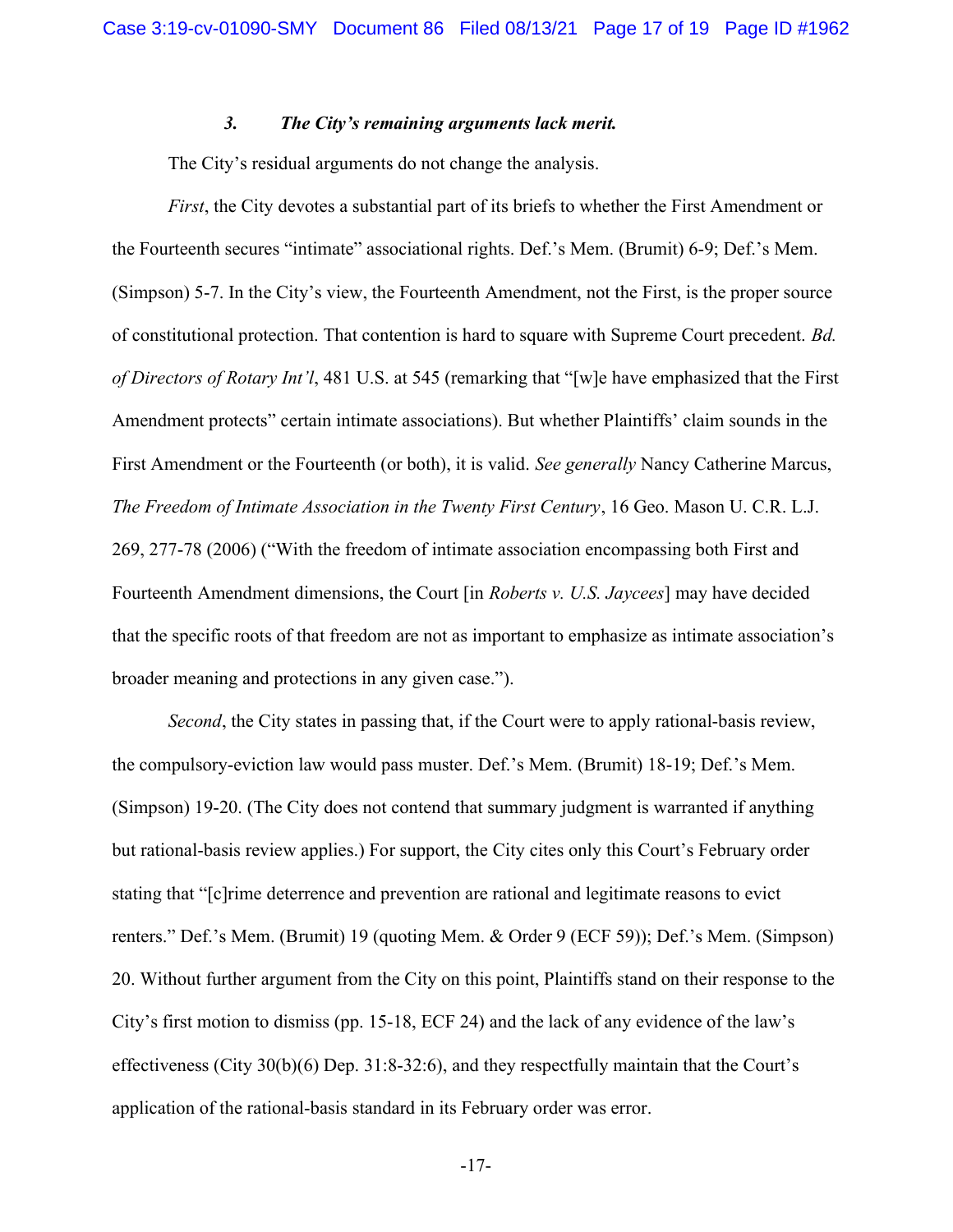Third, the City notes that it has "filed a Motion to Dissolve the Preliminary Injunction and Strike the Request for Permanent Injunctive Relief" and repeats its request from that motion—that the Court "deny Plaintiffs' request for forward looking injunctive relief." Def.'s Mem. (Brumit) 19; Def.'s Mem. (Simpson) 20. For the reasons set forth in Plaintiffs' response to that motion, forward-looking relief remains appropriate. Pl.'s Resp. to Mot. Dissolve Prelim. Inj. and Strike Req. for Inj. Relief (ECF 82).

#### **CONCLUSION**

The motions for summary judgment should be denied.

Dated: August 13, 2021.

Bart C. Sullivan, #6198093 FOXSMITH, LLC One South Memorial Drive, 12<sup>th</sup> Floor St. Louis, MO 63102 Telephone: 314.588.7000 E-mail: bsullivan@foxsmith.com

Respectfully submitted,

s/Samuel B. Gedge . Samuel B. Gedge Robert McNamara Caroline Grace Brothers INSTITUTE FOR JUSTICE 901 North Glebe Road, Suite 900 Arlington, VA 22203 Telephone: 703.682.9320 E-mail:  $\text{seedge}(\widehat{a}$ ij.org; rmcnamara $(\widehat{a}$ ij.org; cgbrothers $(a)$ ij.org